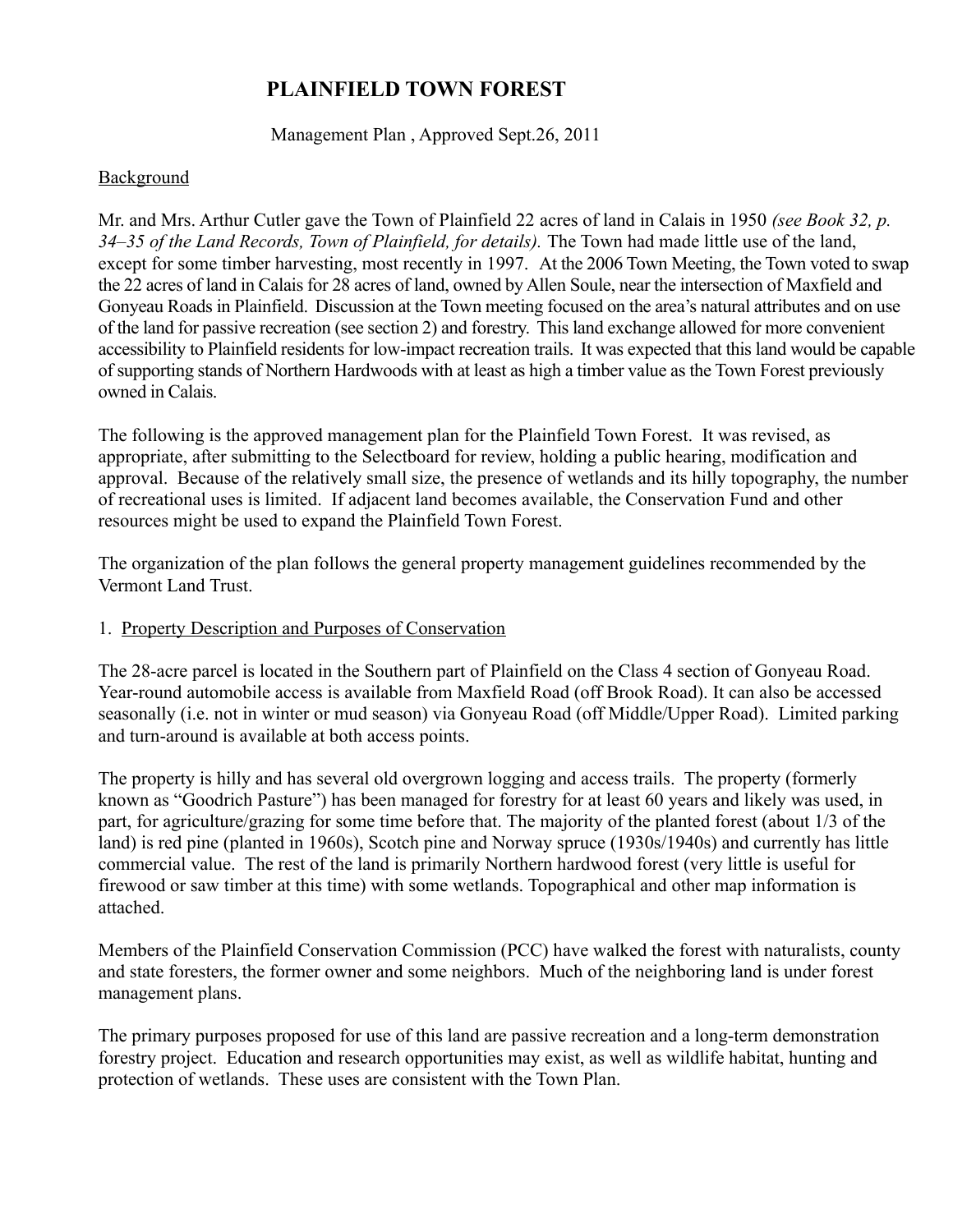Horse and bicycle riders, walkers, cross-country skiers and snowshoers currently use the Class 4 Road that borders the property. Road management will not be addressed in this plan, other than with respect to water run-off from the forest that is eroding the road area.

# 2. Proposed Uses

- § Passive recreation (examples wildlife observation, photography, bird watching, hiking/walking, snow shoeing and skiing (wetness of soils could result in sensitivity to overuse in some parts)),
- § A local demonstration project on land management and forestry (through signage, occasional guided tours, invasive and native plant management, Town web site information, and on-theground forest management practices),
- § Education (examples studies by naturalists, visitation by science classes (K though 12 and college),

- The Nature Conservancy recently used this property as one of several local sites for training naturalists from Plum Creek Timber on invasive plant identification and for discussion of management actions to control invasive shrubs.)

- § Research (examples mapping of natural plant communities; monitoring changes over time; benchmarking for comparison to other managed properties; examining for species not previously noted; calculating the value of the property's "environmental services" (contribution to clean air and water for instance); examining geologic history and soil types),
- § Wildlife habitat, and
- § Hunting (primarily deer). The Selectboard may want to address whether deer hunting should be the only permitted hunting use.

The Selectboard will eventually need to address funding for any interim forest management activity (thinning, etc.). Any harvesting profits might be used to defray management expenses and support Town conservation activities.

# 3. Public Access

The public is welcome and encouraged to use the land as noted above for passive recreation, hunting, research, and education. Because of the fragile and steep nature of much of the property and the desire to conserve forest health and minimize erosion, use by wheeled vehicles, except for forestry purposes using AMPs (Acceptable Management Practices), is not permitted.

Horses are not allowed because of erosion issues on this relatively hilly property and their potential contribution to the introduction of invasive plants. An exception may be made for horse logging if weed free feed has been used prior to logging. Dogs are allowed per the Town's Animal Control Ordinance.

ATVs, 4WD vehicles and bicycles are not allowed because of their potential contribution to erosion and because they might serve as a starting point to non-permitted uses. It may be necessary to restrict access in "mud season", as is done for many trails in Vermont, to protect against erosion.

Signage (such as description of the ecosystem and information on approved uses as well as boundary markings and trails information/maps) may be developed over time to assist the public in appreciating and enjoying the land. This Management Plan and other information will be placed on the Town web site.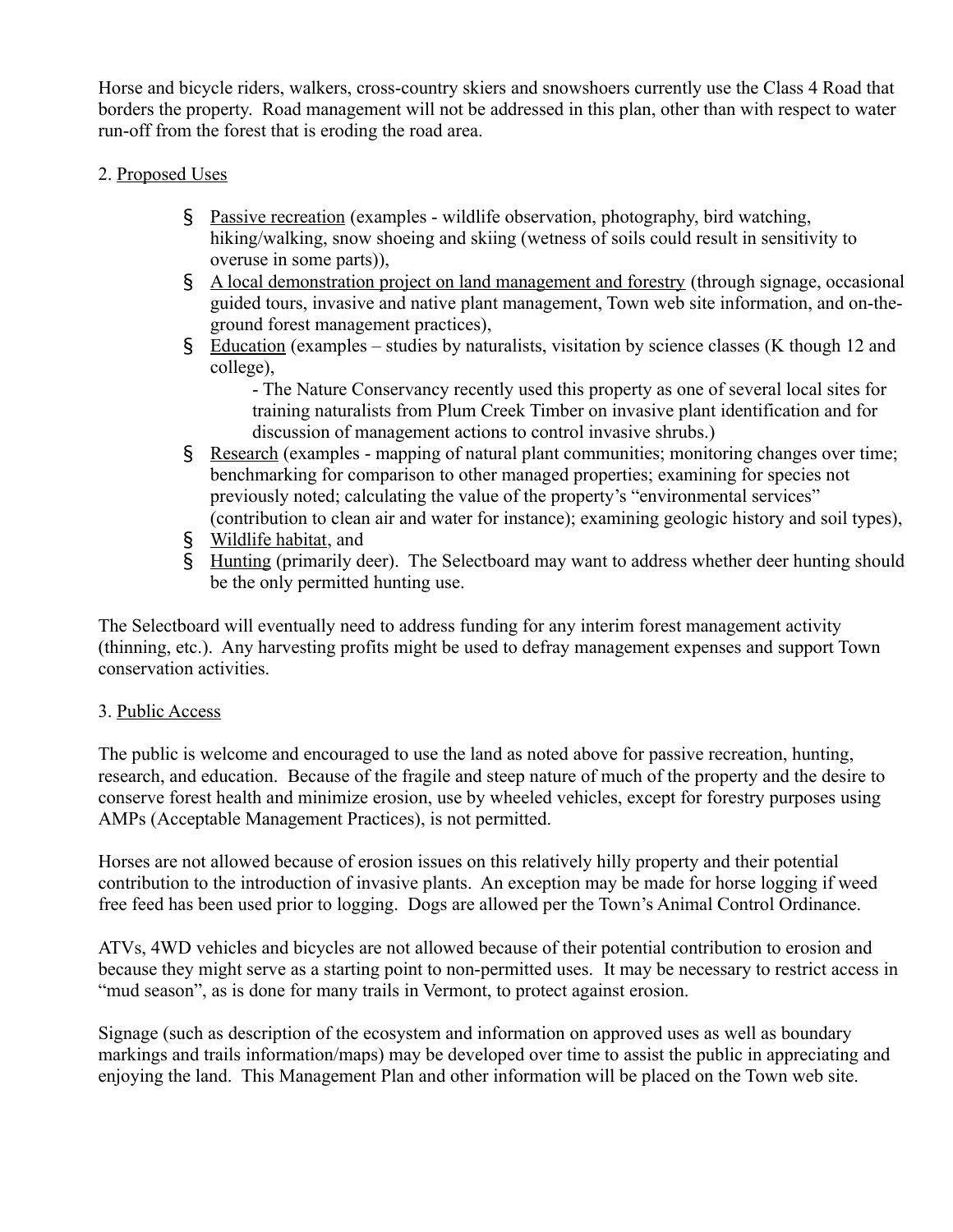# 4. Special Considerations

Due to the relatively fragile and steep nature of much of this small parcel, camping or campfires, agriculture, horses (except as previously noted) or other riding or pack animals, and motorized or mechanical vehicles (such as bicycles, ATVs, snowmobiles, or motorbikes) are not allowed. Note that there are alternative snowmobile routes in the area and there is some horse and bicycle use of the adjacent Class 4 road. Management may include signage, monitoring for intrusive activities and legal action if necessary.

This is a small parcel and has been used for hunting. Deer hunting continues to be allowed, subject to any limitation by the Selectboard. Just as hikers must use extra caution in hunting season, hunters must be aware that hikers and others could be present. Deer management through hunting is desirable because deer can browse heavily on the understory and inhibit natural reforestation.

PCC will assist in coordinating management/removal of trash. Removal of trash will occur at least once per year (most likely in coordination with "Green-up Day"), or as needed in the event of unlawful trash dumping. There is a backlog of trash to be removed, primarily along the site of the overgrown Class 4 Road near Maxfield Road, so it may take several years before most of it has been removed, depending on volunteer availability.

It is anticipated that neighbors and users will notify the Town or appropriate law enforcement about any abuse of the property or inappropriate activities that they observe. In addition, the PCC or Selectboard will occasionally monitor the property for illegal activities such as trash dumping, prohibited activities, or damage.

In the event of severe or chronic misuse of the property, citizens should request an appropriate response by the Selectboard or law enforcement agencies. In the event of misuse that does not immediately merit law enforcement action, remediation may include improved signage and, if appropriate, increased monitoring.

# 5. Structures and Trails

PCC is authorized to develop signage (such as an interpretive kiosk, boundary and trail marking, and the labeling of some plants). PCC may review the potential need for management of water run-off into and out of the land and taking corrective action, if practical. At present, a culvert that exits the property and goes across the Class 4 road needs work to prevent water run-off from bypassing the culvert and causing extensive erosion.

A number of potential trails have been flagged by members of the PCC and local naturalists, but have not been finalized. A low boardwalk (known as a "puncheon") was constructed using volunteer labor, to cross a small wetland and improve walking access from Maxfield Road to the uplands. Any formal trails will be in the less sensitive areas of the property or developed with an eye toward minimizing environmental damage. Off-trail hiking is allowed unless this results in erosion or other problems. There are no current plans for handicap access, but there is potential for limited access at the NW corner entrance that interested parties might evaluate. It may be necessary to add signage where trails lead to neighboring properties.

Initially, easiest to maintain trails will be developed and marked (those trails not requiring water bars and other management). Uphill from an old well/spring is a small stream – a short bridge would improve crossing of this stream and would join other potential trails. Trail maps may be developed as trails are finalized and resources allow.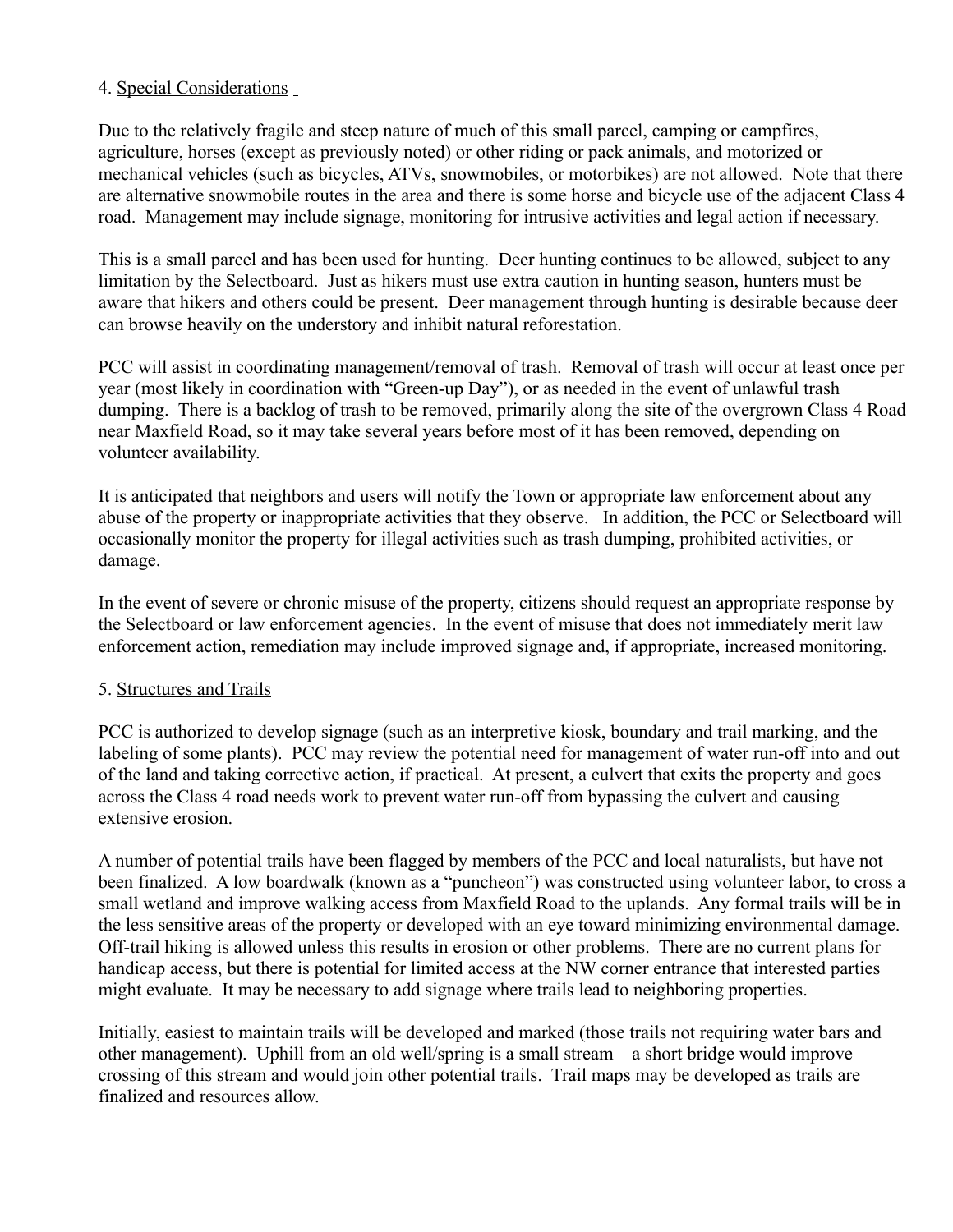There are several locations where limited cutting of trees or shrubs would improve views. The Selectboard will approve such cutting, on a case-by-case basis, when resources are available (such as during harvesting).

### 6. Gates, Boundary Marking and Posting

The property is basically rectangular in shape. Three corner survey pins have been identified and the location of the fourth is approximately known. Note, the SW survey pin is the corner of Plainfield, Orange and Barre.

There are no current plans for gates or barrier posts, but they may be installed if needed. The Class 4 Road is not part of the Town Forest and is not addressed in this plan.

Any posting will focus on explanatory signs, boundary and trail marking, and hunting information signs, as needed. Other posting may be necessary and will be carried out as the need arises.

Trail maps will be developed as trails are finalized and as resources allow.

# 7. Parking Areas and Access

There is limited parking and turn-around capability at the snowplow turn-around at the Maxfield Road corner of the property. There is also limited parking and turn-around capability at the Gonyeau Road (NW) corner of the property.

The Class 4 section of Gonyeau Road is not plowed and is furthermore closed to automobile traffic in the winter due to its use as a VAST trail. Outside of winter, e.g. mud season, it is not always passable and it may be necessary to walk in from a greater distance. For parking in the winter at the end of the Class 3 Gonyeau Road and at the Maxfield Road entrance, signage will be needed to protect efficient snowplow access. Signage should also indicate that parking is not allowed from 1 hour after sunset through 1 hour before sunrise.

#### 8. Managing Natural Resources

The natural resources of the Plainfield Town Forest include wildlife, numerous plant species, the forest, wetlands, and wildlife habitat. Most land in this area has been heavily logged or grazed for many years and some active management is necessary to restore or enhance native plant biodiversity.

Planting of a limited number of native plant species obtained from other local sites will be allowed if the PCC, based on scientific input, determines that certain species are "missing" and that it would enhance biodiversity, natural communities or forest resiliency to add these species. Limited removal of native plants (with permission through a vote of the PCC and acquisition of any state or federal permits that may be required) will be allowed for research purposes or to aid in establishing certain desirable species more broadly in the region. Longer term, such practices may be desirable as climate change occurs.

Over time this property will increasingly allow visitors to experience the aesthetic sense of a small "older growth" forested system managed to maintain and utilize the natural hardwood forest character of the area. Feedback from the County Forester indicates that, due to current market conditions, there is no marketable timber at this time (2010). Future plans will include marking timber for harvesting (lumber, firewood, chips, etc.) and preservation (exceptional quality trees, snags, coarse woody debris, etc.), if and when any